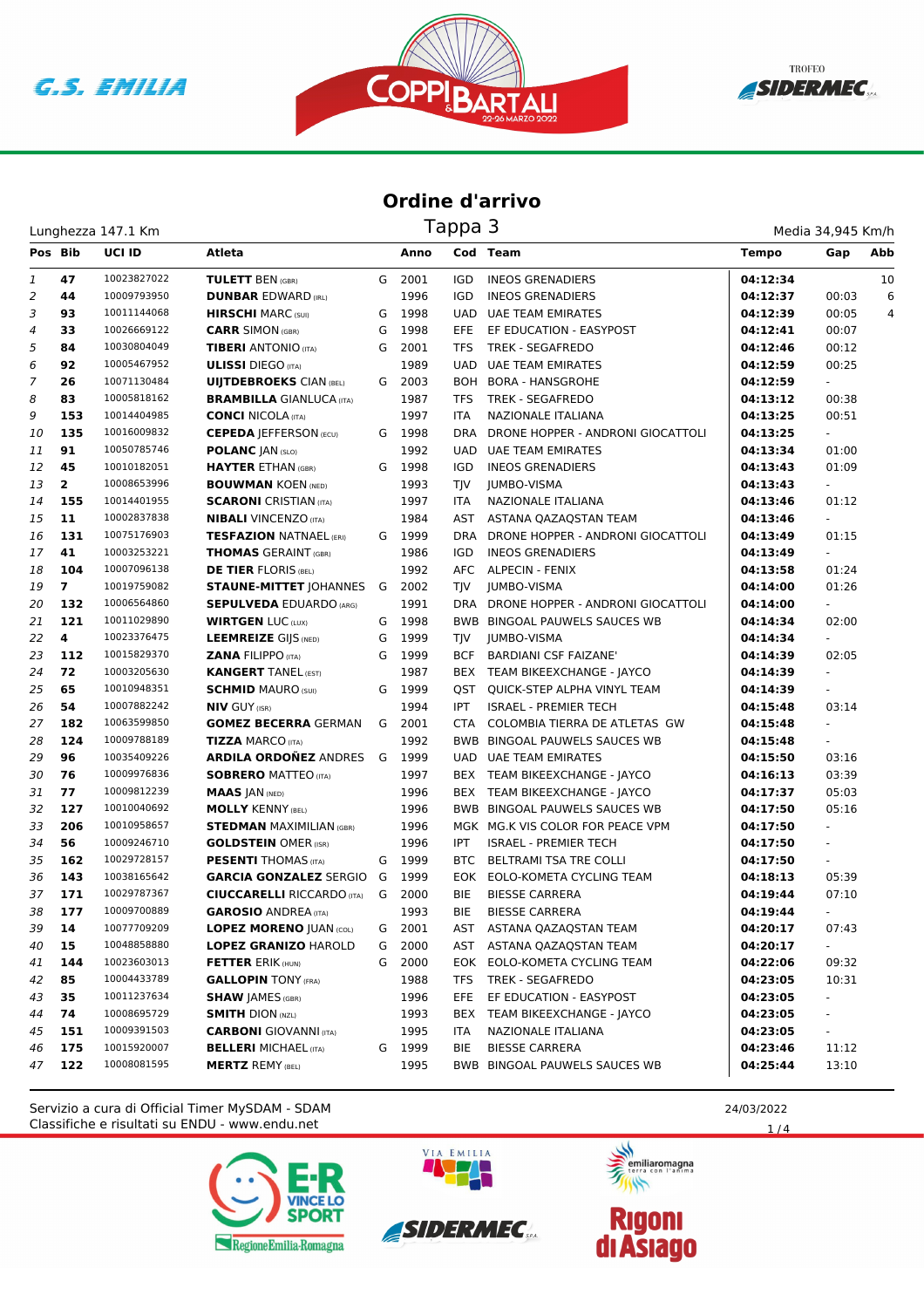





## **Ordine d'arrivo**

Lunghezza 147.1 Km

| Media 34,945 Km/h |  |
|-------------------|--|

| Pos Bib |     | <b>UCI ID</b> | Atleta                               |   | Anno   |            | Cod Team                               | <b>Tempo</b> | Gap                      | Abb |
|---------|-----|---------------|--------------------------------------|---|--------|------------|----------------------------------------|--------------|--------------------------|-----|
| 48      | 16  | 10030225382   | <b>GAROFOLI</b> GIANMARCO (ITA)      |   | G 2002 |            | AST ASTANA QAZAQSTAN TEAM              | 04:27:29     | 14:55                    |     |
| 49      | 64  | 10005839885   | <b>CATTANEO MATTIA (ITA)</b>         |   | 1990   | QST        | QUICK-STEP ALPHA VINYL TEAM            | 04:28:17     | 15:43                    |     |
| 50      | 101 | 10007946203   | <b>VAN DER POEL MATHIEU (NED)</b>    |   | 1995   |            | AFC ALPECIN - FENIX                    | 04:29:19     | 16:45                    |     |
| 51      | 102 | 10007291754   | <b>RIESEBEEK OSCAR (NED)</b>         |   | 1992   |            | AFC ALPECIN - FENIX                    | 04:29:19     | $\sim$                   |     |
| 52      | 107 | 10016485839   | <b>VAN DEN BOSSCHE FABIO (BEL) G</b> |   | 2000   |            | AFC ALPECIN - FENIX                    | 04:29:19     | $\blacksquare$           |     |
| 53      | 117 | 10016283250   | <b>SANTAROMITA VILLA</b>             | G | 1999   | <b>BCF</b> | <b>BARDIANI CSF FAIZANE'</b>           | 04:29:20     | 16:46                    |     |
| 54      | 57  | 10023832880   | <b>HOLLYMAN MASON (GBR)</b>          |   | G 2000 | <b>IPT</b> | <b>ISRAEL - PREMIER TECH</b>           | 04:30:53     | 18:19                    |     |
| 55      | 46  | 10005587887   | <b>PUCCIO</b> SALVATORE (ITA)        |   | 1989   | IGD        | <b>INEOS GRENADIERS</b>                | 04:30:53     | $\overline{\phantom{a}}$ |     |
| 56      | 161 | 10030311066   | <b>PIRAS ANDREA (ITA)</b>            | G | 2002   |            | BTC BELTRAMI TSA TRE COLLI             | 04:30:53     | $\overline{\phantom{a}}$ |     |
| 57      | 147 | 10015668514   | ROPERO MOLINA ALEJANDRO G            |   | 1998   |            | EOK EOLO-KOMETA CYCLING TEAM           | 04:30:53     | ÷.                       |     |
| 58      | 137 | 10005658114   | <b>ZARDINI EDOARDO (ITA)</b>         |   | 1989   |            | DRA DRONE HOPPER - ANDRONI GIOCATTOLI  | 04:35:10     | 22:36                    |     |
| 59      | 113 | 10029928928   | <b>TOLIO ALEX (ITA)</b>              | G | 2000   | <b>BCF</b> | <b>BARDIANI CSF FAIZANE'</b>           | 04:35:10     | ÷.                       |     |
| 60      | 233 | 10014478343   | <b>COLOMBO RAUL (ITA)</b>            |   | 1996   | <b>IWM</b> | WORK SERVICE - VITALCARE - DYNATEK     | 04:35:10     |                          |     |
| 61      | 133 | 10005390958   | <b>BISOLTI ALESSANDRO (ITA)</b>      |   | 1985   | DRA        | DRONE HOPPER - ANDRONI GIOCATTOLI      | 04:35:10     | ÷,                       |     |
| 62      | 176 | 10053817907   | <b>FOLDAGER ANDERS (DEN)</b>         |   | G 2001 | BIE        | <b>BIESSE CARRERA</b>                  | 04:35:10     |                          |     |
| 63      | 25  | 10010966236   | <b>GAMPER PATRICK (AUT)</b>          |   | 1997   |            | <b>BOH BORA - HANSGROHE</b>            | 04:35:10     | $\sim$                   |     |
| 64      | 53  | 10006060056   | <b>HOLLENSTEIN RETO (SUI)</b>        |   | 1985   | <b>IPT</b> | <b>ISRAEL - PREMIER TECH</b>           | 04:35:10     | ä,                       |     |
| 65      | 146 | 10011188124   | <b>MARTIN ROMERO DAVID (ESP) G</b>   |   | 1999   |            | EOK EOLO-KOMETA CYCLING TEAM           | 04:35:10     | $\omega$                 |     |
| 66      | 174 | 10054909155   | <b>NORDAL MATTIAS (DEN)</b>          | G | 2001   | <b>BIE</b> | <b>BIESSE CARRERA</b>                  | 04:35:10     | $\overline{\phantom{a}}$ |     |
| 67      | 235 | 10030690275   | <b>CARRETTA RICCARDO</b> (ITA)       | G | 2001   | IWM        | WORK SERVICE - VITALCARE - DYNATEK     | 04:35:10     | $\overline{\phantom{a}}$ |     |
| 68      | 136 | 10035265241   | <b>ALBA BOLIVAR JUAN DIEGO</b>       |   | 1997   |            | DRA DRONE HOPPER - ANDRONI GIOCATTOLI  | 04:35:10     |                          |     |
| 69      | 232 | 10030333702   | <b>PASE CHRISTIAN DANILO (ITA)</b>   | G | 2002   |            | IWM WORK SERVICE - VITALCARE - DYNATEK | 04:35:10     | $\sim$                   |     |
| 70      | 187 | 10068247968   | <b>RICO LEMUS CRISTIAN DAVID G</b>   |   | 2001   |            | CTA COLOMBIA TIERRA DE ATLETAS GW      | 04:35:10     |                          |     |
| 71      | 197 | 10014968191   | <b>MONACO ALESSANDRO (ITA)</b>       |   | G 1998 |            | GTS GIOTTI VICTORIA - SAVINI DUE       | 04:35:10     | ÷,                       |     |
| 72      | 62  | 10009971378   | <b>CAVAGNA RÉMI (FRA)</b>            |   | 1995   | QST        | QUICK-STEP ALPHA VINYL TEAM            | 04:35:10     | ÷,                       |     |
| 73      | 145 | 10010783855   | <b>VIEGAS DANIEL (POR)</b>           | G | 1998   |            | EOK EOLO-KOMETA CYCLING TEAM           | 04:35:10     |                          |     |
| 74      | 172 | 10030463842   | <b>VILLA GIACOMO (ITA)</b>           | G | 2002   | BIE        | <b>BIESSE CARRERA</b>                  | 04:35:10     |                          |     |
| 75      | 105 | 10006467961   | <b>SBARAGLI KRISTIAN (ITA)</b>       |   | 1990   |            | AFC ALPECIN - FENIX                    | 04:35:10     |                          |     |
| 76      | 123 | 10016305074   | <b>PAQUOT TOM (BEL)</b>              | G | 1999   |            | BWB BINGOAL PAUWELS SAUCES WB          | 04:35:10     | ä,                       |     |
| 77      | 81  | 10007527584   | LIEPINS EMILS (LAT)                  |   | 1992   | TFS        | TREK - SEGAFREDO                       | 04:35:10     | $\omega$                 |     |
| 78      | 13  | 10036104895   | <b>NURLYKHASSYM</b>                  |   | G 2000 | AST        | ASTANA QAZAQSTAN TEAM                  | 04:35:10     | $\overline{\phantom{a}}$ |     |
| 79      | 234 | 10015134004   | <b>ZANDRI FRANCESCO (ITA)</b>        |   | 1997   |            | IWM WORK SERVICE - VITALCARE - DYNATEK | 04:35:10     | $\overline{\phantom{a}}$ |     |
| 80      | 207 | 10023491663   | <b>CAROLLO</b> FRANCESCO (ITA)       |   | G 2000 |            | MGK MG.K VIS COLOR FOR PEACE VPM       | 04:35:10     |                          |     |
| 81      | 82  | 10007518894   | <b>PELLAUD SIMON (SUI)</b>           |   | 1992   | <b>TFS</b> | TREK - SEGAFREDO                       | 04:35:10     | $\sim$                   |     |
| 82      | 42  | 10005776231   | <b>WURF CAMERON (AUS)</b>            |   | 1983   | IGD        | <b>INEOS GRENADIERS</b>                | 04:35:10     |                          |     |
| 83      | 31  | 10008663090   | <b>BETTIOL ALBERTO (ITA)</b>         |   | 1993   | EFE.       | EF EDUCATION - EASYPOST                | 04:35:10     |                          |     |
| 84      | 156 | 10029878408   | <b>PETRELLI</b> GABRIELE (ITA)       |   | G 2000 | <b>ITA</b> | NAZIONALE ITALIANA                     | 04:35:10     |                          |     |
| 85      | 116 | 10074308347   | <b>NIERI</b> ALESSIO (ITA)           | G | 2001   | <b>BCF</b> | <b>BARDIANI CSF FAIZANE'</b>           | 04:35:10     |                          |     |
| 86      | 167 | 10030703817   | <b>VANNI MICHAEL (ITA)</b>           | G | 2003   |            | BTC BELTRAMI TSA TRE COLLI             | 04:35:10     |                          |     |
| 87      | 225 | 10033022319   | <b>AMELLA MATTEO</b> (ITA)           | G | 2001   |            | COR TEAM CORRATEC                      | 04:35:10     |                          |     |
| 88      | 231 | 10030344715   | <b>BORTOLUZZI GIOVANNI (ITA)</b>     | G | 2002   | IWM        | WORK SERVICE - VITALCARE - DYNATEK     | 04:35:10     |                          |     |
| 89      | 193 | 10009845076   | <b>BROGI</b> ADRIANO (ITA)           |   | 1991   | GTS        | GIOTTI VICTORIA - SAVINI DUE           | 04:35:10     |                          |     |
| 90      | 51  | 10004393676   | <b>FROOME</b> CHRISTOPHER (GBR)      |   | 1985   | IPT        | <b>ISRAEL - PREMIER TECH</b>           | 04:35:10     |                          |     |
| 91      | 6   | 10023337170   | <b>VAN BELLE LOE (NED)</b>           |   | G 2002 | TJV        | JUMBO-VISMA                            | 04:35:10     |                          |     |
| 92      | 183 | 10064783250   | <b>PINZON VILLALBA EDGAR</b>         | G | 2001   |            | CTA COLOMBIA TIERRA DE ATLETAS GW      | 04:35:10     |                          |     |
| 93      | 12  | 10009392210   | <b>NIBALI</b> ANTONIO (ITA)          |   | 1992   | AST        | ASTANA QAZAQSTAN TEAM                  | 04:35:10     |                          |     |
| 94      | 125 | 10015678719   | <b>MEENS JOHAN (BEL)</b>             | G | 1999   |            | BWB BINGOAL PAUWELS SAUCES WB          | 04:35:10     |                          |     |

Classifiche e risultati su ENDU - www.endu.net Servizio a cura di Official Timer MySDAM - SDAM 24/03/2022





*SIDERMEC* 



 $2/4$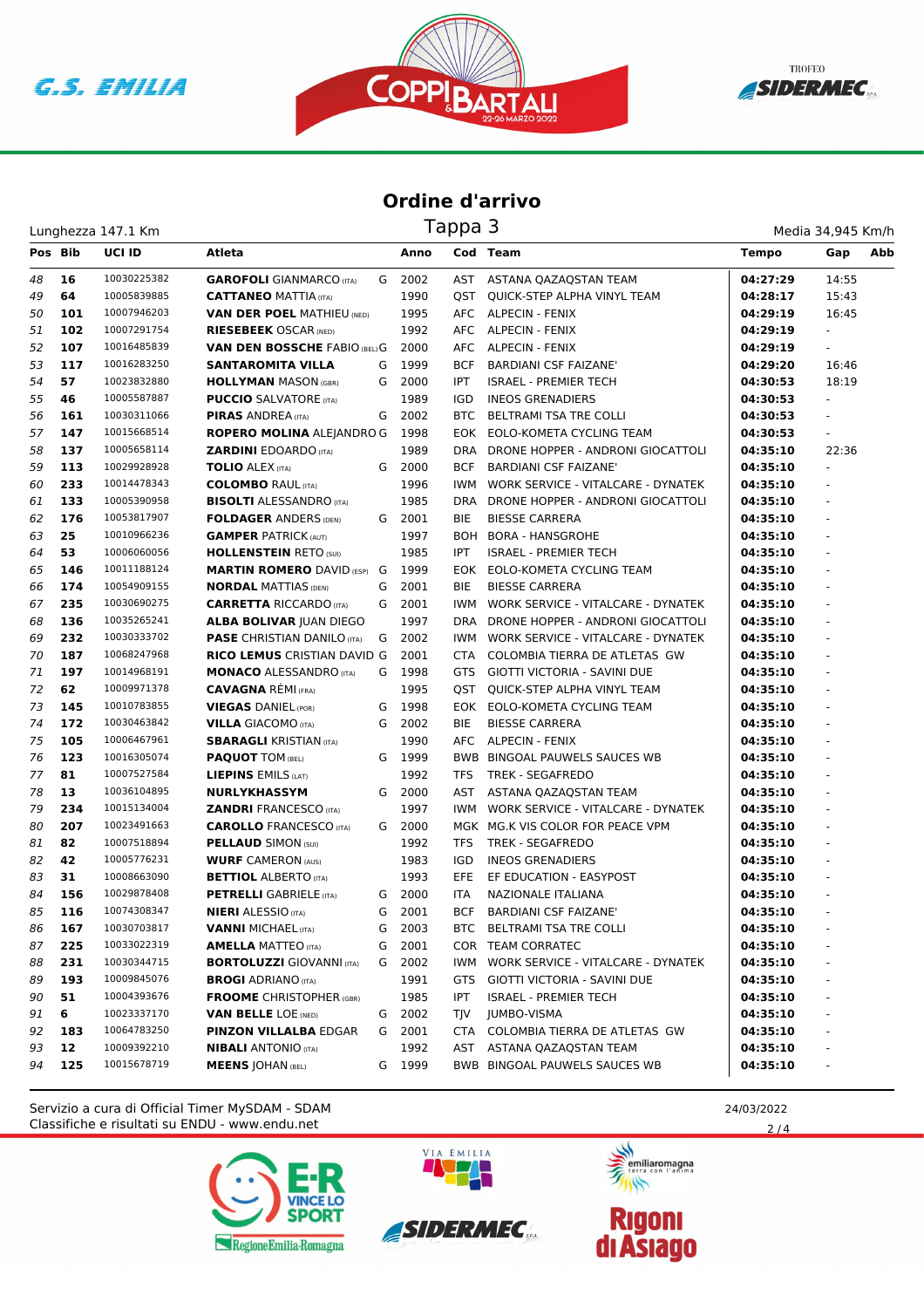





## **Ordine d'arrivo**

Lunghezza 147.1 Km

| Media 34,945 Km/h |  |
|-------------------|--|

| Pos Bib        |                | <b>UCI ID</b> | Atleta                               |   | Anno   |            | Cod Team                               | <b>Tempo</b> | Abb<br>Gap               |
|----------------|----------------|---------------|--------------------------------------|---|--------|------------|----------------------------------------|--------------|--------------------------|
| 95             | 61             | 10007523241   | <b>ČERNÝ JOSEF</b> (CZE)             |   | 1993   |            | QST QUICK-STEP ALPHA VINYL TEAM        | 04:35:10     |                          |
| 96             | 63             | 10009966530   | <b>KNOX JAMES (GBR)</b>              |   | 1995   |            | <b>QST QUICK-STEP ALPHA VINYL TEAM</b> | 04:35:10     |                          |
| 97             | 195            | 10014407009   | <b>DALLA VALLE NICOLAS (ITA)</b>     |   | 1997   | GTS.       | GIOTTI VICTORIA - SAVINI DUE           | 04:35:10     |                          |
| 98             | 32             | 10009817188   | <b>VAN DEN BERG JULIUS (NED)</b>     |   | 1996   | <b>EFE</b> | EF EDUCATION - EASYPOST                | 04:35:10     |                          |
| 99             | 157            | 10014968801   | <b>FARESIN EDOARDO (ITA)</b>         |   | G 1998 | ITA        | NAZIONALE ITALIANA                     | 04:35:10     |                          |
| 100            | 192            | 10053731112   | <b>DIMA EMIL (ROU)</b>               |   | 1997   | GTS.       | GIOTTI VICTORIA - SAVINI DUE           | 04:35:10     |                          |
| 101            | 201            | 10010128905   | <b>WRIGHT PAUL (NZL)</b>             | G | 1998   |            | MGK MG.K VIS COLOR FOR PEACE VPM       | 04:35:10     |                          |
|                | 102 114        | 10015920714   | <b>EL GOUZI OMAR (ITA)</b>           | G | 1999   | BCF        | <b>BARDIANI CSF FAIZANE'</b>           | 04:35:10     |                          |
| 103 21         |                | 10010171038   | <b>WALLS MATTHEW (GBR)</b>           | G | 1998   |            | BOH BORA - HANSGROHE                   | 04:35:10     |                          |
| 104            | 202            | 10019372601   | <b>DOUBLE PAUL (GBR)</b>             |   | 1996   |            | MGK MG.K VIS COLOR FOR PEACE VPM       | 04:35:10     |                          |
| 105 203        |                | 10029851934   | <b>CORTESE JACOPO (ITA)</b>          |   | G 2000 |            | MGK MG.K VIS COLOR FOR PEACE VPM       | 04:35:10     |                          |
| 106 34         |                | 10004759650   | <b>HOWES ALEX (USA)</b>              |   | 1988   | EFE.       | EF EDUCATION - EASYPOST                | 04:35:10     |                          |
| 107 236        |                | 10014405490   | <b>LUCCA RICCARDO</b> (ITA)          |   | 1997   |            | IWM WORK SERVICE - VITALCARE - DYNATEK | 04:35:10     |                          |
| 108 22         |                | 10036124396   | <b>WANDAHL FREDERIK (DEN)</b>        |   | G 2001 |            | BOH BORA - HANSGROHE                   | 04:35:10     |                          |
| 109 73         |                | 10004595558   | <b>MEYER CAMERON (AUS)</b>           |   | 1988   |            | BEX TEAM BIKEEXCHANGE - JAYCO          | 04:35:10     |                          |
|                | 110 152        | 10010166186   | <b>FEDELI ALESSANDRO (ITA)</b>       |   | 1996   | ITA        | NAZIONALE ITALIANA                     | 04:35:10     |                          |
|                | 111 154        | 10005397224   | <b>CANOLA MARCO (ITA)</b>            |   | 1988   | ITA        | NAZIONALE ITALIANA                     | 04:35:10     |                          |
|                | 112 142        | 10015389234   | <b>RIVI SAMUELE (ITA)</b>            | G | 1998   |            | EOK EOLO-KOMETA CYCLING TEAM           | 04:35:10     |                          |
| 113 5          |                | 10022761032   | <b>VAN DIJKE MICK (NED)</b>          | G | 2000   | TJV.       | JUMBO-VISMA                            | 04:35:10     |                          |
| 114 103        |                | 10009136168   | <b>TAMINIAUX LIONEL (BEL)</b>        |   | 1996   |            | AFC ALPECIN - FENIX                    | 04:35:10     |                          |
| 115 43         |                | 10010087778   | <b>DE PLUS LAURENS (BEL)</b>         |   | 1995   | IGD.       | <b>INEOS GRENADIERS</b>                | 04:35:10     |                          |
| 116 222        |                | 10030100393   | <b>OLIVERO</b> SIMONE (ITA)          | G | 2001   |            | COR TEAM CORRATEC                      | 04:38:42     | 26:08                    |
|                | 117 181        | 10035342336   | <b>CASALLAS RINCON YEISSON G</b>     |   | 2000   |            | CTA COLOMBIA TIERRA DE ATLETAS GW      | 04:38:42     | $\blacksquare$           |
|                | 118 164        | 10030427971   | <b>BIANCALANI ANDREA (ITA)</b>       | G | 2000   | BTC.       | BELTRAMI TSA TRE COLLI                 | 04:39:04     | 26:30                    |
| 119 163        |                | 10029712595   | <b>AIMONETTO PIETRO (ITA)</b>        | G | 2001   | BTC        | BELTRAMI TSA TRE COLLI                 | 04:39:08     | 26:34                    |
|                | 120 194        | 10009976331   | <b>FINATTI DAVIDE (ITA)</b>          |   | 1997   |            | GTS GIOTTI VICTORIA - SAVINI DUE       | 04:39:08     | $\omega$                 |
|                | 121 173        | 10010713430   | <b>GIORDANI</b> CARLOALBERTO (ITA)   |   | 1997   | BIE        | <b>BIESSE CARRERA</b>                  | 04:39:08     | $\overline{\phantom{a}}$ |
|                | 122 165        | 10030940455   | <b>FREDDI MATTEO</b> (ITA)           | G | 2001   | BTC        | BELTRAMI TSA TRE COLLI                 | 04:39:08     | ä,                       |
| DNF 71         |                | 10015723579   | <b>COLLEONI KEVIN (ITA)</b>          | G | 1999   |            | BEX TEAM BIKEEXCHANGE - JAYCO          |              |                          |
| <b>DNF 106</b> |                | 10008972884   | <b>MARECZKO JAKUB (ITA)</b>          |   | 1994   |            | AFC ALPECIN - FENIX                    |              |                          |
|                | <b>DNF 111</b> | 10010185788   | <b>COVILI LUCA (ITA)</b>             |   | 1997   | <b>BCF</b> | <b>BARDIANI CSF FAIZANE'</b>           |              |                          |
|                | DNF 134        | 10054774466   | <b>ROJAS VEGA BRANDON</b>            |   | G 2002 |            | DRA DRONE HOPPER - ANDRONI GIOCATTOLI  |              |                          |
|                | DNF 166        | 10029177782   | <b>LOVERA MATTEO (ITA)</b>           | G | 2003   | BTC.       | <b>BELTRAMI TSA TRE COLLI</b>          |              |                          |
|                | <b>DNF 184</b> | 10084684519   | <b>VARGAS HERNANDEZ</b>              | G | 2003   | CTA        | COLOMBIA TIERRA DE ATLETAS GW          |              |                          |
|                | DNF 186        | 10035396694   | <b>PINEDA PINEDA RAFAEL</b>          | G | 1999   |            | CTA COLOMBIA TIERRA DE ATLETAS GW      |              |                          |
|                | <b>DNF 191</b> | 10011151950   | <b>SZARKA GERGELY (HUN)</b>          | G | 1998   |            | GTS GIOTTI VICTORIA - SAVINI DUE       |              |                          |
|                | <b>DNF 196</b> | 10056601605   | <b>MALNASI JOZSEF-ATTILA (ROU)</b> G |   | 1998   |            | GTS GIOTTI VICTORIA - SAVINI DUE       |              |                          |
|                | <b>DNF 204</b> | 10014429843   | <b>SAVINI</b> DANIEL (ITA)           |   | 1997   |            | MGK MG.K VIS COLOR FOR PEACE VPM       |              |                          |
|                | <b>DNF 224</b> | 10014970720   | <b>MURGANO MARCO (ITA)</b>           | G | 1998   |            | COR TEAM CORRATEC                      |              |                          |
|                | <b>DNF 237</b> | 10015135519   | <b>ZAMBELLI</b> SAMUELE (ITA)        |   | G 1998 |            | IWM WORK SERVICE - VITALCARE - DYNATEK |              |                          |
| DNS 97         |                | 10015160171   | <b>SUTER JOEL (SUI)</b>              | G | 1998   |            | UAD UAE TEAM EMIRATES                  |              |                          |
|                | DNS 141        | 10006468870   | <b>CHRISTIAN MARK (GBR)</b>          |   | 1990   |            | EOK EOLO-KOMETA CYCLING TEAM           |              |                          |
|                | DNS 211        | 10029998545   | <b>MERIS</b> SERGIO (ITA)            | G | 2001   |            | CPK TEAM COLPACK BALLAN                |              |                          |
|                | DNS 213        | 10030129493   | <b>UMBRI</b> GIDAS (ITA)             | G | 2001   |            | CPK TEAM COLPACK BALLAN                |              |                          |
|                | <b>DNS 217</b> | 10029403108   | <b>PETRUCCI MATTIA (ITA)</b>         |   | G 2000 |            | CPK TEAM COLPACK BALLAN                |              |                          |
|                |                |               |                                      |   |        |            |                                        |              |                          |

Classifiche e risultati su ENDU - www.endu.net Servizio a cura di Official Timer MySDAM - SDAM 24/03/2022





*SIDERMEC* 





 $3/4$